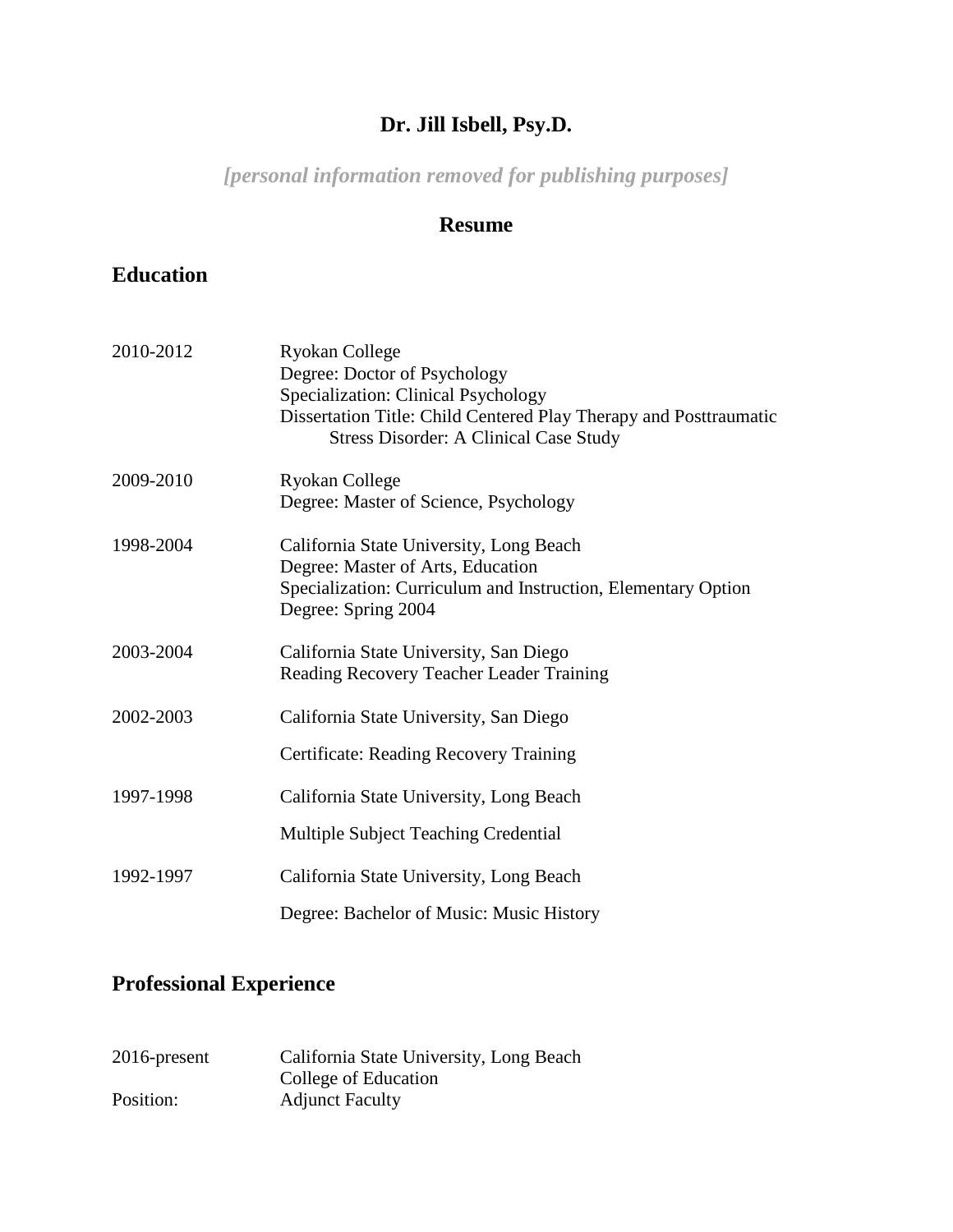| Description:              | Responsible for teaching the following courses:<br>EDEL 300: Cultural and Linguistic Diversity in Schools<br>EDEL 380: Teaching and Learning in a Democratic Society<br>EDEL 431: Cultural and Linguistic Diversity in Schools<br>EDEL 413: Developing Appropriate Teaching Practices<br>EDEL 452: Teaching and Learning Reading, K-8<br>EDEL 442: Teaching and Learning English Language Arts, K-8                                                                                                                                                                                                                                                                                                                                                                                                                                           |
|---------------------------|-----------------------------------------------------------------------------------------------------------------------------------------------------------------------------------------------------------------------------------------------------------------------------------------------------------------------------------------------------------------------------------------------------------------------------------------------------------------------------------------------------------------------------------------------------------------------------------------------------------------------------------------------------------------------------------------------------------------------------------------------------------------------------------------------------------------------------------------------|
| 2011                      | Long Beach Unified School District, Long Beach<br>Office of Special Education                                                                                                                                                                                                                                                                                                                                                                                                                                                                                                                                                                                                                                                                                                                                                                 |
| Position:                 | Provided Play Therapy to students under the supervision of staff<br>psychologist to fulfill the Doctoral Case Study Dissertation requirements.                                                                                                                                                                                                                                                                                                                                                                                                                                                                                                                                                                                                                                                                                                |
| 2004-2008                 | Long Beach Unified School District, Long Beach<br>Office of Curriculum and Instruction                                                                                                                                                                                                                                                                                                                                                                                                                                                                                                                                                                                                                                                                                                                                                        |
| Position:<br>Description: | Program Specialist, Reading Recovery Teacher Leader<br>Member of LBUSD Literacy Team, focusing on support for and training<br>of Reading Recovery Teachers and supporting the school district's early<br>intervention initiatives. Job included teaching a year-long training course<br>to train Reading Recovery Teachers collaboratively with SDSU; provide<br>ongoing professional development and support for reading intervention<br>teachers; monitor the progress of all district Reading Recovery students<br>including gathering data to be used to on a district, state, and national<br>level; advocate for the development and support of school based literacy<br>teams; work with district and school site administrators to achieve<br>effective implementation, operation, and evaluation of the Reading<br>Recovery Program. |
| 2003-2004                 | Long Beach Unified School District, Long Beach<br>Office of Curriculum and Instruction<br><b>Teacher on Special Assignment</b>                                                                                                                                                                                                                                                                                                                                                                                                                                                                                                                                                                                                                                                                                                                |
| Position:                 | 50% Reading Recovery Teacher, 50% Reading Recovery Teacher<br>Leader in Training                                                                                                                                                                                                                                                                                                                                                                                                                                                                                                                                                                                                                                                                                                                                                              |
| 2002-2003                 | Long Beach Unified School District, Long Beach<br><b>Ulysses S. Grant Elementary School</b>                                                                                                                                                                                                                                                                                                                                                                                                                                                                                                                                                                                                                                                                                                                                                   |
| Position:                 | Teacher: 50% Kindergarten Teacher, 50% Reading Recovery                                                                                                                                                                                                                                                                                                                                                                                                                                                                                                                                                                                                                                                                                                                                                                                       |
| 1998-2002                 | Long Beach Unified School District, Long Beach                                                                                                                                                                                                                                                                                                                                                                                                                                                                                                                                                                                                                                                                                                                                                                                                |
| Position:                 | <b>Ulysses S. Grant Elementary School</b><br><b>Teacher: First Grade</b>                                                                                                                                                                                                                                                                                                                                                                                                                                                                                                                                                                                                                                                                                                                                                                      |
| 1993-2003<br>Position:    | Rooney & Borden Jewelers, Long Beach, California<br><b>Corporate Treasurer and Bookkeeper</b>                                                                                                                                                                                                                                                                                                                                                                                                                                                                                                                                                                                                                                                                                                                                                 |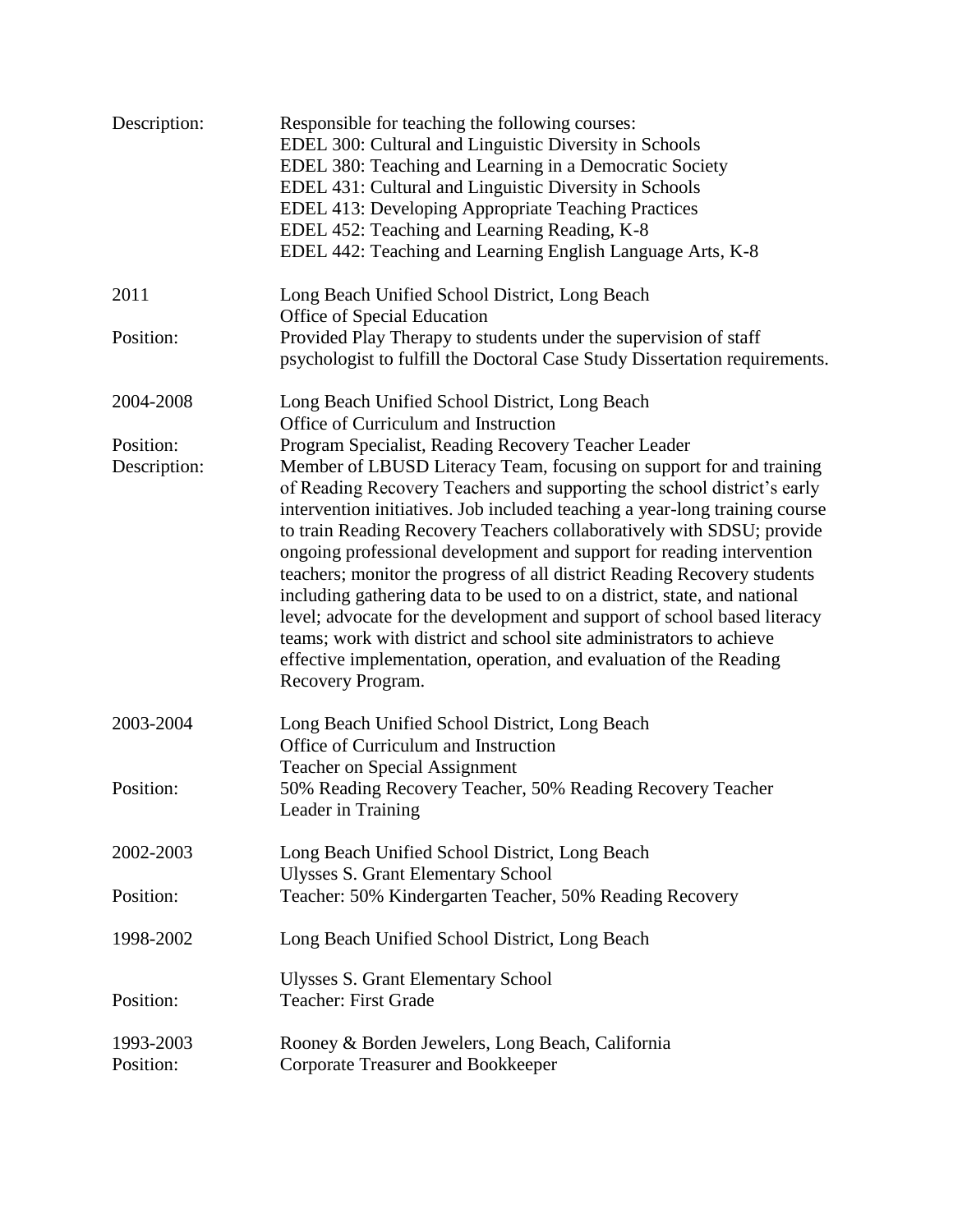# **Professional Development**

| 2021      | California State University, Long Beach                                              |
|-----------|--------------------------------------------------------------------------------------|
|           | Dept. of Teacher Education                                                           |
|           | <b>MSCP Caminos Summit: Culturally Responsive Pedagogy</b>                           |
|           | Fostering Radical Love in the (AMI) Learning Environment                             |
|           | Adapting Syllabi and Course Activities for Alternative Modes of<br>Instruction       |
|           | Engaging AMI Practices with Nearpod that Promote Student<br><b>Success</b>           |
|           | Practices to Take Care of Our Students & Ourselves                                   |
|           | Instructional Innovation in the AMI Classroom                                        |
|           | <b>Using Microsoft Teams for Instruction</b>                                         |
| 2020      | California State University, Long Beach                                              |
|           | Dept. of Teacher Education                                                           |
|           | Recording Videos for Your Courses Training: Using Kaltura                            |
|           | Capture                                                                              |
|           | Getting Started with Zoom Training                                                   |
| 2019      | California State University, Long Beach                                              |
|           | Dept. of Teacher Education                                                           |
|           | Course Alignment with CAL TPA 2.0                                                    |
| 2016      | California State University, Long Beach                                              |
|           | Teaching in an Active Learning Classroom                                             |
| 1998-2008 | Long Beach Unified School District                                                   |
|           | <b>Basic Literacy Training</b>                                                       |
|           | <b>Essential Elements of Effective Instruction</b>                                   |
|           | Specially Designed Academic Instruction in English Training<br><b>Math Institute</b> |
|           | <b>Open Court Literacy Training</b>                                                  |
|           | Reading Recovery Teacher Training                                                    |
|           | Reading Recovery Teacher Leader Training                                             |
|           | <b>Response to Intervention Training</b>                                             |
|           |                                                                                      |

# **Leadership Experiences**

1998-2008 Long Beach Unified School District LBUSD Literacy Team